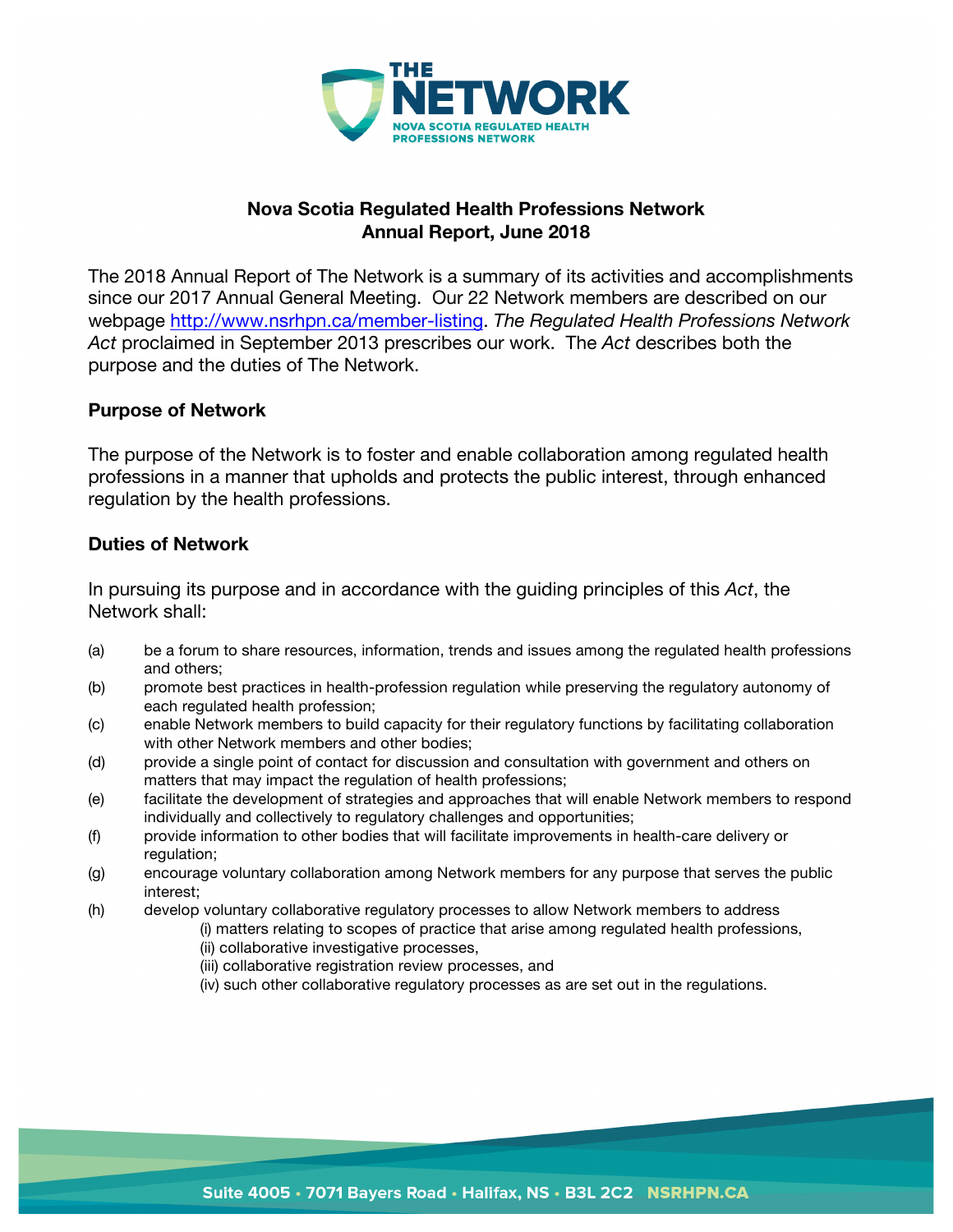### **Sharing Resources, Information, Trends and Issues**

The Network Council welcomed new member representatives as some representatives retired and others have succeeded them. Their perspectives on collaborative health care regulation will be invaluable to serving our purpose.

Our Network continues to mature and has had substantial accomplishments this past year. Most noteworthy, an evaluation of the Network was lead by the Business Unit of the Nova Scotia Health Research Foundation (NSHRF). NSHRF was recruited as an external, third party to oversee the design and implementation of an evaluation of the Network in partial fulfillment of a requirement in our *Act.* The report authors noted

"This report presents findings of an iterative, developmental evaluation, which found the Network to be operating as intended and achieving stated outcomes."

#### The evalution concluded that

"The evaluation report documents evidence of the Network's implementation of the duties as outlined in the *Act* and establishes that the work of the Network is allowing achievement of outcomes including increased protection of the public, enhanced collaboration, sustainability and a high quality, contextually appropriate provincial regulatory environment in Nova Scotia. Subsequent impacts on key stakeholders including member organizations, regulatory bodies and practitioners, government bodies, and the public are also discussed. Based on the evaluative evidence, it is expected that the Network is well positioned to continue to contribute to the health and safety of Nova Scotians and the approach to doing so will continue to evolve to allow the Network to be responsive to developments in the regulated health profession sector provincially, nationally, and internationally."

There is a tremendous in-kind contribution to the work of the Network by members not easily acknowledged in financial documents. Council members working on behalf of The Network volunteered hundreds of hours of time. In the evaluation report the following projects were highlighted:

- **Scope of Practice for Naloxone**: Leveraging the Network, a coordinated approach to changing scopes of practice allowed for efficient and effective response to the opioid crisis in Nova Scotia. Effective January 2018, changes have been made to the Licensed Practical Nurses Act and the Registered Nurses Act in Nova Scotia to enable LPNs and RNs to independently administer or provide naloxone take-home kits under their own authority to clients in need.
- **Medical Assistance in Dying (MAiD):** To address questions that were important to Nova Scotians, the Network facilitated and compiled resources for regulators and the Nova Scotia Health Authority (NSHA) related to this topic. The Network hosts a collaborative venue for regulators, the Nova Scotia Health Authority, and the Department of Health and Wellness to discuss MAiD issues.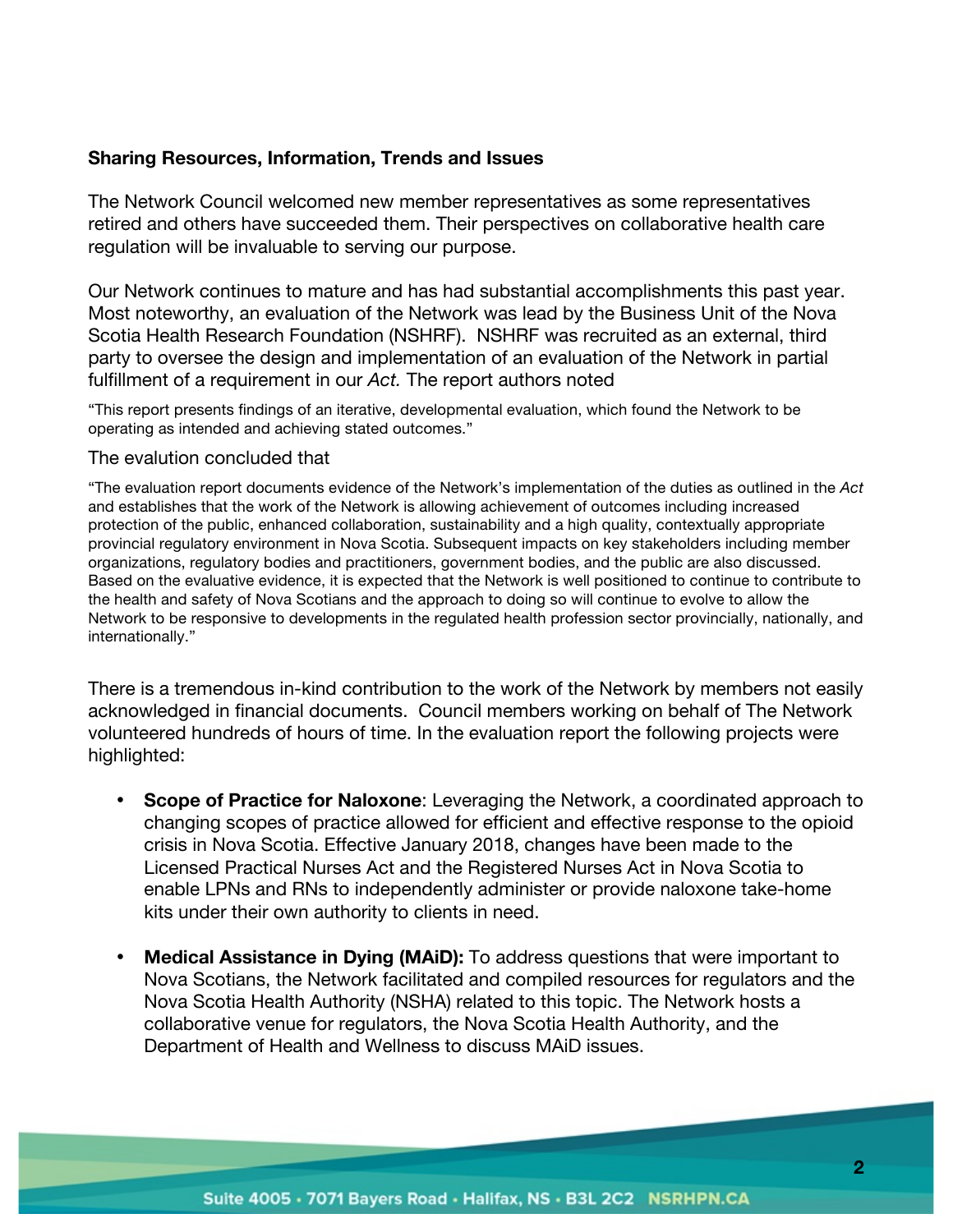- **Criminal Record Check Guidelines**: A project was undertaken to develop guidelines for the use of criminal record checks among regulated health professionals in Nova Scotia.
- **Social Media Guidelines**: A working group developed social media guidelines; work is ongoing as the Network continues to monitor for updates.
- **Jurisprudence**: The Network has been engaged in assessing and summarizing individual experiences and perspectives of member organizations related to jurisprudence that affect operations for all members, thereby creating efficiencies across member organizations.

In addition to our Executive Committee, the Audit and Nominations Committees have fulfilled their respective responsibilities. Our 2018 Executive Committee was:

| Sue Smith (Chair)       | College of Registered Nurses of Nova Scotia,                               |
|-------------------------|----------------------------------------------------------------------------|
| <b>Bev Zwicker</b>      | Nova Scotia College of Pharmacists                                         |
| <b>Alec Stratford</b>   | Nova Scotia College of Social Workers                                      |
| Janice Jones            | Nova Scotia College of Medical Laboratory Technologists                    |
| <b>Shannon McDonald</b> | Nova Scotia College of Respiratory Therapists                              |
|                         | Bruce Holmes (ex-officio) Nova Scotia Regulated Health Professions Network |

Our web pages, www.nsrhpn.ca, continue as a forum for sharing among a wider audience issues pertaining to self-regulation. It includes resources for regulators and the public on topics relevant to health profession regulation in Nova Scotia. The Network is maturing in its use of social media such as Twitter, LinkedIn, and Facebook to focus on issues pertinent to collaborative regulation.

In the evaluation report the NSHRF authors reviewed Network initiatives and aligned them to the duties of the Network as described in our *Act*. Figure 1 summarizes their findings.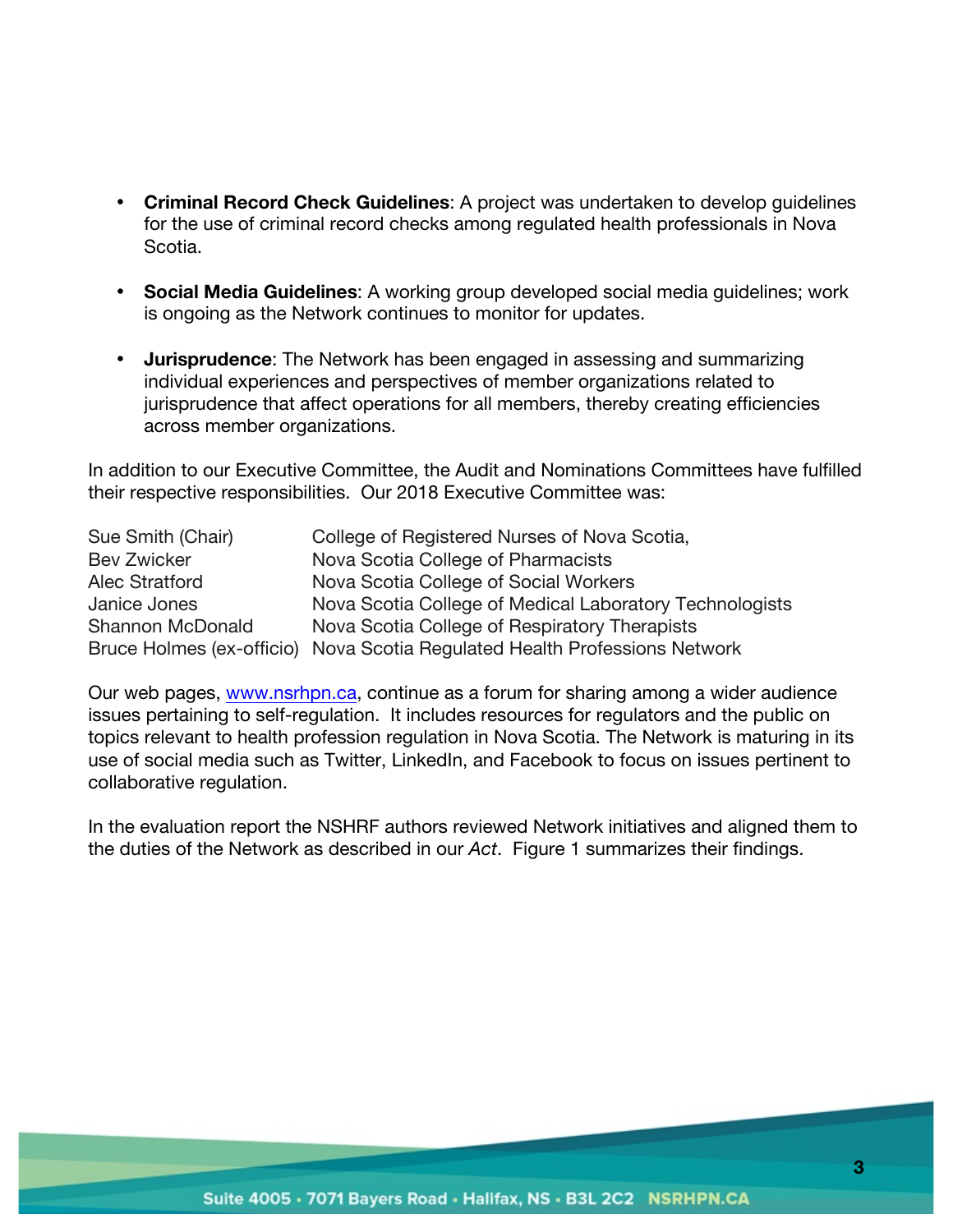|                                                                                                                                                                                                                                                                                                                                                                                                 | <b>Illustrative Projects</b> |      |                 |              |              |                     |                                 |                               |
|-------------------------------------------------------------------------------------------------------------------------------------------------------------------------------------------------------------------------------------------------------------------------------------------------------------------------------------------------------------------------------------------------|------------------------------|------|-----------------|--------------|--------------|---------------------|---------------------------------|-------------------------------|
| <b>Duties</b>                                                                                                                                                                                                                                                                                                                                                                                   | Naloxone                     | MAID | Criminal Checks | Social Media | urisprudence | <b>HHR Planning</b> | Investigations<br>Collaborative | Collaborative<br>Registration |
| a) be a forum to share resources, information, trends and<br>issues among the regulated health professions and others                                                                                                                                                                                                                                                                           |                              |      |                 |              |              |                     |                                 |                               |
| b) promote best practices in health-profession regulation<br>while preserving the regulatory autonomy of each<br>regulated health profession                                                                                                                                                                                                                                                    |                              |      |                 |              |              |                     |                                 |                               |
| c) enable Network members to build capacity for their<br>regulatory functions by facilitating collaboration with<br>other Network members and other bodies                                                                                                                                                                                                                                      |                              |      |                 |              |              |                     |                                 |                               |
| d) provide a single point of contact for discussion and<br>consultation with government and others on matters that<br>may impact the regulation of health professions                                                                                                                                                                                                                           |                              |      |                 |              |              |                     |                                 |                               |
| e) facilitate the development of strategies and approaches<br>that will enable Network members to respond<br>individually and collectively to regulatory challenges and<br>opportunities                                                                                                                                                                                                        |                              |      |                 |              |              |                     |                                 |                               |
| f) provide information to other bodies that will facilitate<br>improvements in health-care delivery or regulation                                                                                                                                                                                                                                                                               |                              |      |                 |              |              |                     |                                 |                               |
| g) encourage voluntary collaboration among Network<br>members for any purpose that serves the public interest                                                                                                                                                                                                                                                                                   |                              |      |                 |              |              |                     |                                 |                               |
| h) develop voluntary collaborative regulatory processes to<br>allow Network members to address<br>i. matters relating to scopes of practice that arise among<br>regulated health professions,<br>ii. collaborative investigative processes,<br>iii. collaborative registration review processes, and<br>iv. such other collaborative regulatory processes as are set<br>out in the regulations. |                              |      |                 |              |              |                     |                                 |                               |

# **Figure 1: Alignment between duties and illustrative projects**

**Note: 1 Shaded cells in Fig. 1 indicate alignment between duties and specific projects**